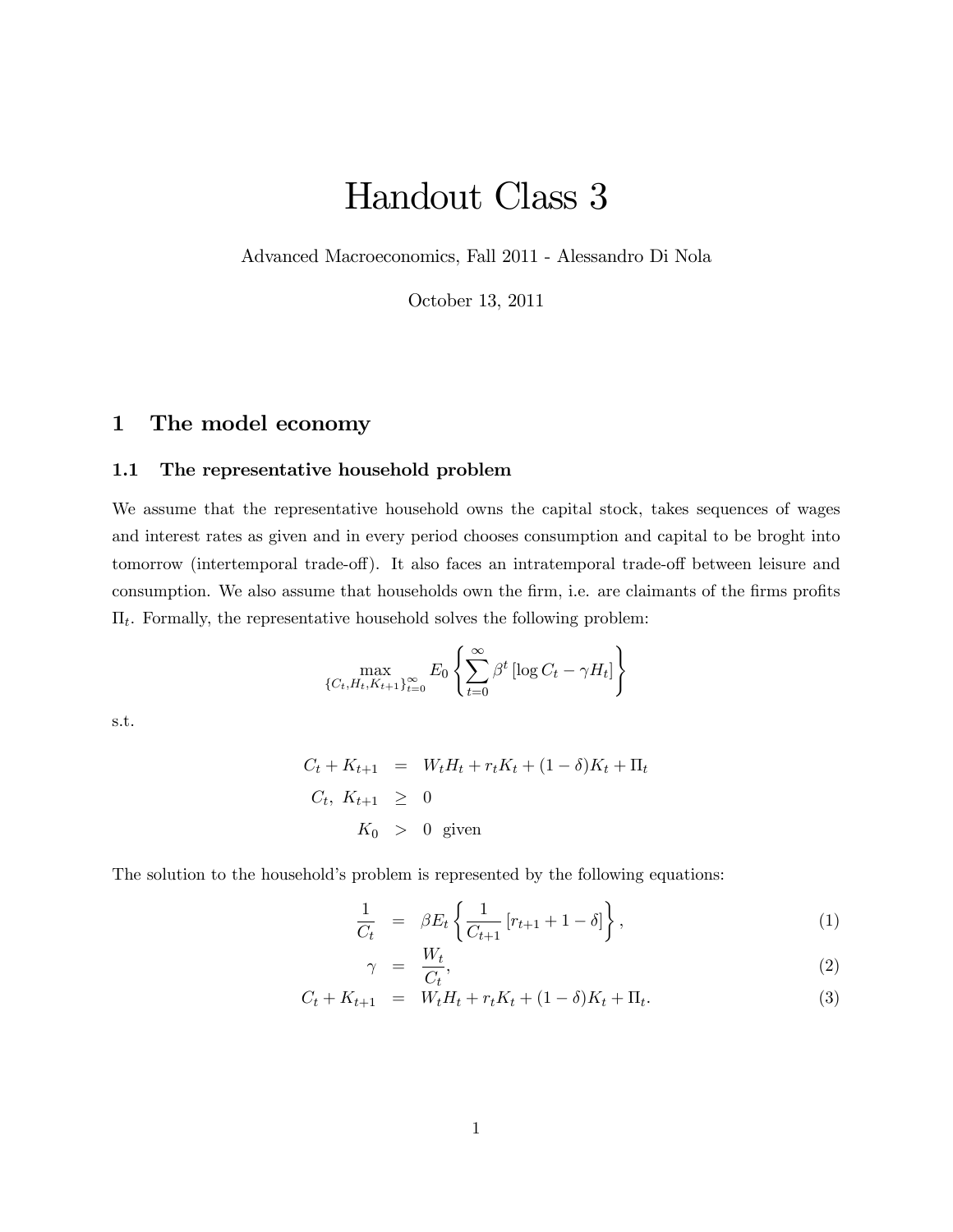#### 1.2 The representative firm's problem

The representative firm's problem is, given a sequence of prices  $\{w_t, r_t\}_{t=0}^{\infty}$ ,

$$
\Pi_0 = \max_{\{Y_t, K_t, H_t\}_{t=0}^{\infty}} E_0 \left\{ \sum_{t=0}^{\infty} \left[ Y_t - r_t K_t - W_t H_t \right] \right\}
$$

s.t.

$$
Y_t = z_t K_t^{\theta} (\eta^t H_t)^{1-\theta},
$$
  

$$
\log(z_{t+1}) = (1-\rho) \log(z) + \rho \log(z_t) + \varepsilon_{t+1}
$$

where  $\eta^t$  denotes labor-augmenting technological progress. Actually this is not a true dynamic problem since the variables chosen in period t,  $(Y_t, K_t, H_t)$  do not affect the constraints nor returns at later periods. Therefore the above problem is equivalent to

$$
\max_{\{K_t, H_t\}} z_t K_t^{\theta} \left( \eta^t H_t \right)^{1-\theta} - r_t K_t - W_t H_t
$$

and the optimality conditions are

$$
(1 - \theta) \frac{Y_t}{H_t} = W_t, \tag{4}
$$

$$
\theta \frac{Y_t}{K_t} = r_t, \tag{5}
$$
\n
$$
Y_t = z_t K_t^{\theta} \left( \eta^t H_t \right)^{1-\theta}.
$$
\n
$$
\tag{6}
$$

Note that the constant returns to scale assumption together with perfect competition implies that the firm's profits in period  $t$  are

$$
\Pi_t = Y_t - r_t K_t - W_t H_t
$$
  
=  $Y_t - \theta \frac{Y_t}{K_t} K_t - (1 - \theta) \frac{Y_t}{H_t} H_t$   
= 0

It follows that the representative household, as owner of the firm, does not receive any profits in equilibrium.

#### 1.3 Definition of Equilibrium

Now we are ready to state formally what we mean by competitive equilibrium.

**Definition 1** A competitive equilibrium (C.E.) is a sequence of prices  $\mathbf{q} = \{w_t, r_t\}_{t=0}^{\infty}$ , allocations for the representative household  $\mathbf{h} = \left\{C_t, H_t^s, K_{t+1}^s\right\}_{t=0}^\infty$  and allocations for the representative firm  $\mathbf{f} = \left\{H_t^d, K_t^d\right\}_{t=0}^{\infty}$  such that given **q**: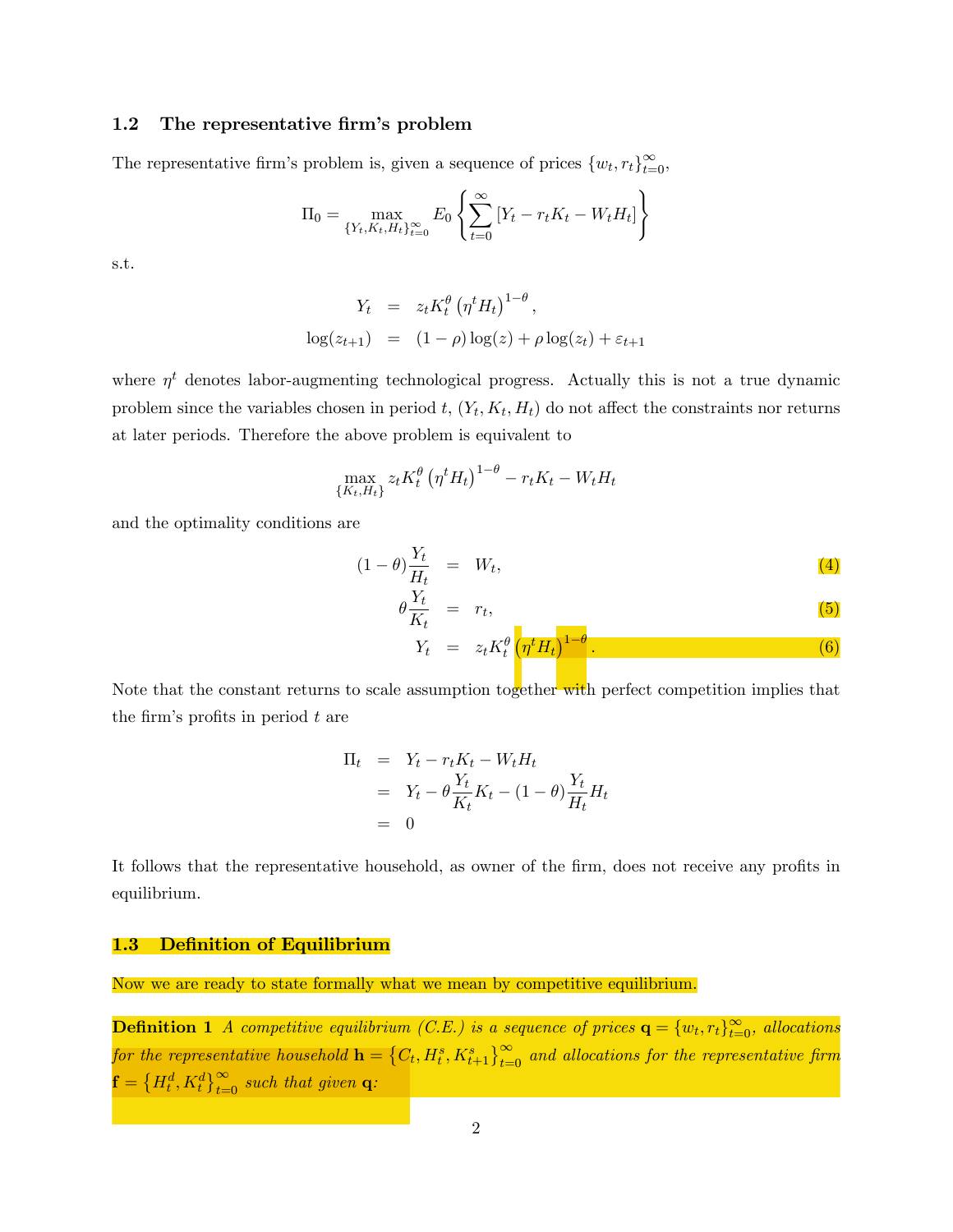- 1. h solves the household maximization problem;
- 2. **f** solves the firm maximization problem;
- 3. all markets clear, i.e.  $H_t^s = H_t^d$ ,  $K_t^s = K_t^d$ , and  $C_t + K_{t+1} (1 \delta)K_t = Y_t$ .

Now we can state the two fundamental theorems of welfare economics. Remember that we are in a perfect competition environment with a convex production technology, so both theorems apply.

**Definition 2** A feasible allocation  $\mathbf{x} = \{K_{t+1}, C_t, H_t\}_{t=0}^{\infty}$  is Pareto optimal if there is no other feasible allocation that yields higher utility to the agent.

#### Theorem 3 (First Welfare Theorem). A C.E. allocation is Pareto optimal.

**Proof.** (By contradiction). Assume that  $\bf{x}$  is a CE (with prices q) and assume that it is not Pareto-optimal, i.e. there exists another feasible allocation  $x' \neq x$  that yields higher utility to the agent. Since, given  $q$ , x was maximizing the household's utility, it must be that  $x'$  violates household's budget constraint, i.e.

$$
C'_{t} + K'_{t+1} > W_{t}H'_{t} + r_{t}K'_{t} + (1 - \delta)K'_{t}
$$

Moreover, since  $\mathbf{x}'$  is feasible it must satisfy  $C'_t + K'_{t+1} - (1 - \delta)K'_t = Y'_t$  But then, rearranging terms we have that

$$
\Pi' = Y'_t - W_t H'_t - r_t K'_t > 0
$$

This contradicts that **x** is a CE since **x** does not maximize firm's profit (recall that  $\Pi = 0$ ).

Theorem 4 (Second Welfare Theorem).A Pareto optimal allocation x can always be obtained as a C.E. for some prices.

Proof. Omitted. ■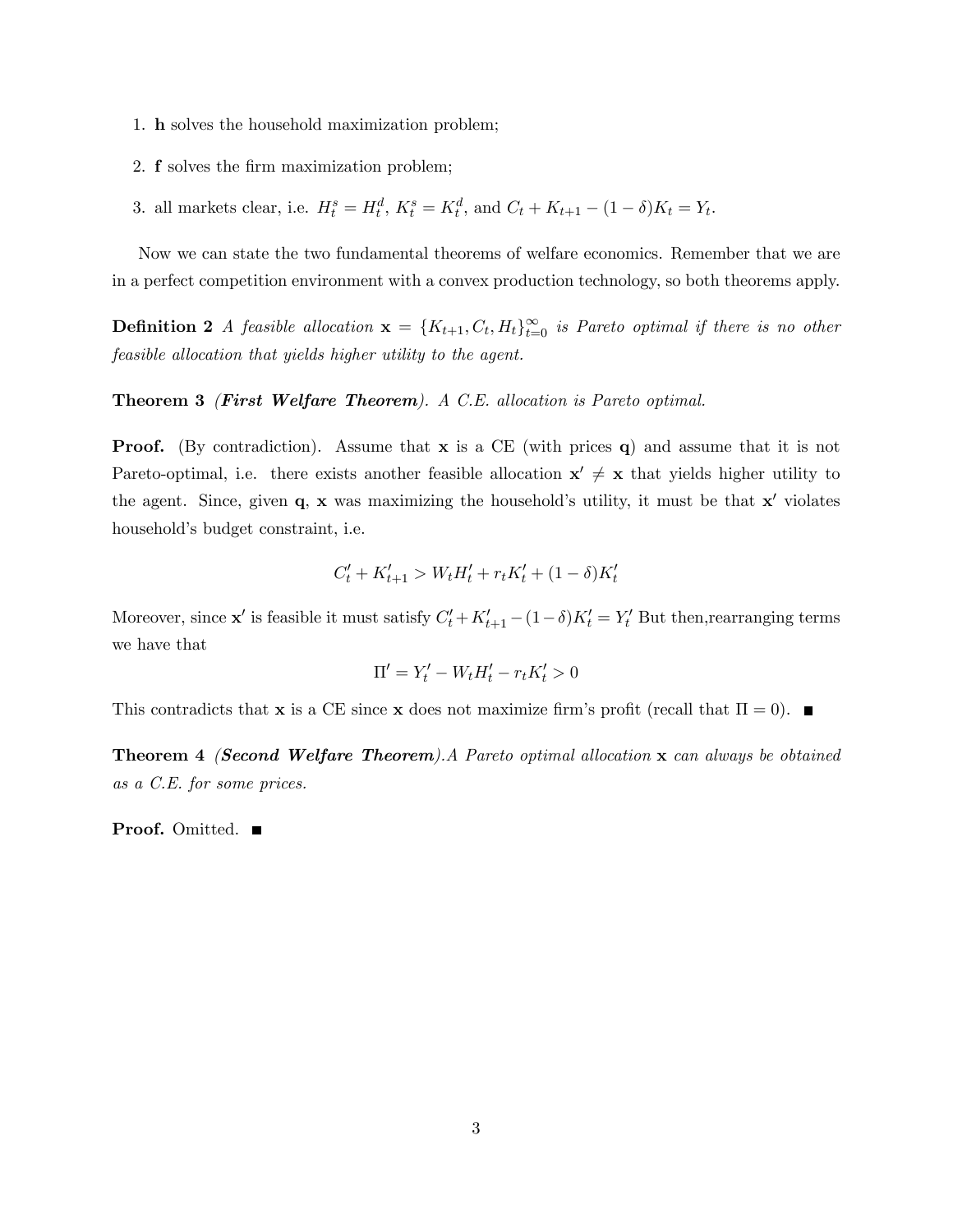Collecting all equations together the CE allocation of the model can be characterized by the following non-linear equations:

$$
\frac{1}{C_t} = \beta E_t \left\{ \frac{1}{C_{t+1}} \left[ r_{t+1} + 1 - \delta \right] \right\},\tag{7}
$$

$$
\gamma = \frac{W_t}{C_t},\tag{8}
$$

$$
C_t + K_{t+1} = W_t H_t + r_t K_t + (1 - \delta) K_t,
$$
\n(9)

$$
(1 - \theta) \frac{Y_t}{H_t} = W_t, \tag{10}
$$

$$
\theta \frac{Y_t}{K_t} = r_t, \tag{11}
$$

$$
Y_t = z_t K_t^{\theta} \left( \eta^t H_t \right)^{1-\theta}, \tag{12}
$$

$$
C_t + K_{t+1} - (1 - \delta)K_t = Y_t, \tag{13}
$$

$$
\log(z_{t+1}) = (1 - \rho) \log(z) + \rho \log(z_t) + \varepsilon_{t+1}.
$$
 (14)

We have 8 equations and 7 variables:  $C_t$ ,  $H_t$ ,  $K_t$ ,  $Y_t$ ,  $W_t$ ,  $r_t$ ,  $z_t$ . Is there something wrong? Actually not, since Walras' Law tells us that once the labor and capital market are in equilibrium also the goods market clears, and therefore the goods market equilibrium equation (13) can be safely omitted. In fact equation  $(13)$  can be obtained by combining  $(9)$ ,  $(10)$  and  $(11)$ , hence it is redundant.

#### 1.4 Stationary system

The equilibrium characterized above is non-stationary due to labour-augmenting technological progress. We need to transform the system into a stationary one by using per efficiency unit variables instead of per capita ones:

$$
\frac{1}{c_t} = \frac{\beta}{\eta} E_t \left\{ \frac{1}{c_{t+1}} [r_{t+1} + 1 - \delta] \right\},\tag{15}
$$

$$
\gamma = \frac{w_t}{c_t},\tag{16}
$$

$$
c_t + \eta k_{t+1} = y_t + (1 - \delta) k_t, \tag{17}
$$

$$
(1 - \theta) \frac{y_t}{h_t} = w_t, \tag{18}
$$

$$
\theta \frac{y_t}{k_t} = r_t, \tag{19}
$$

$$
y_t = z_t k_t^{\theta} h_t^{1-\theta}, \tag{20}
$$

$$
\log(z_{t+1}) = (1 - \rho) \log(z) + \rho \log(z_t) + \varepsilon_{t+1}.
$$
 (21)

where  $c_t = C_t/\eta^t$ ,  $y_t = Y_t/\eta^t$ ,  $k_t = K_t/\eta^t$ ,  $w_t = W_t/\eta^t$  are the transformed per efficiency unit variables and  $h_t = H_t$ .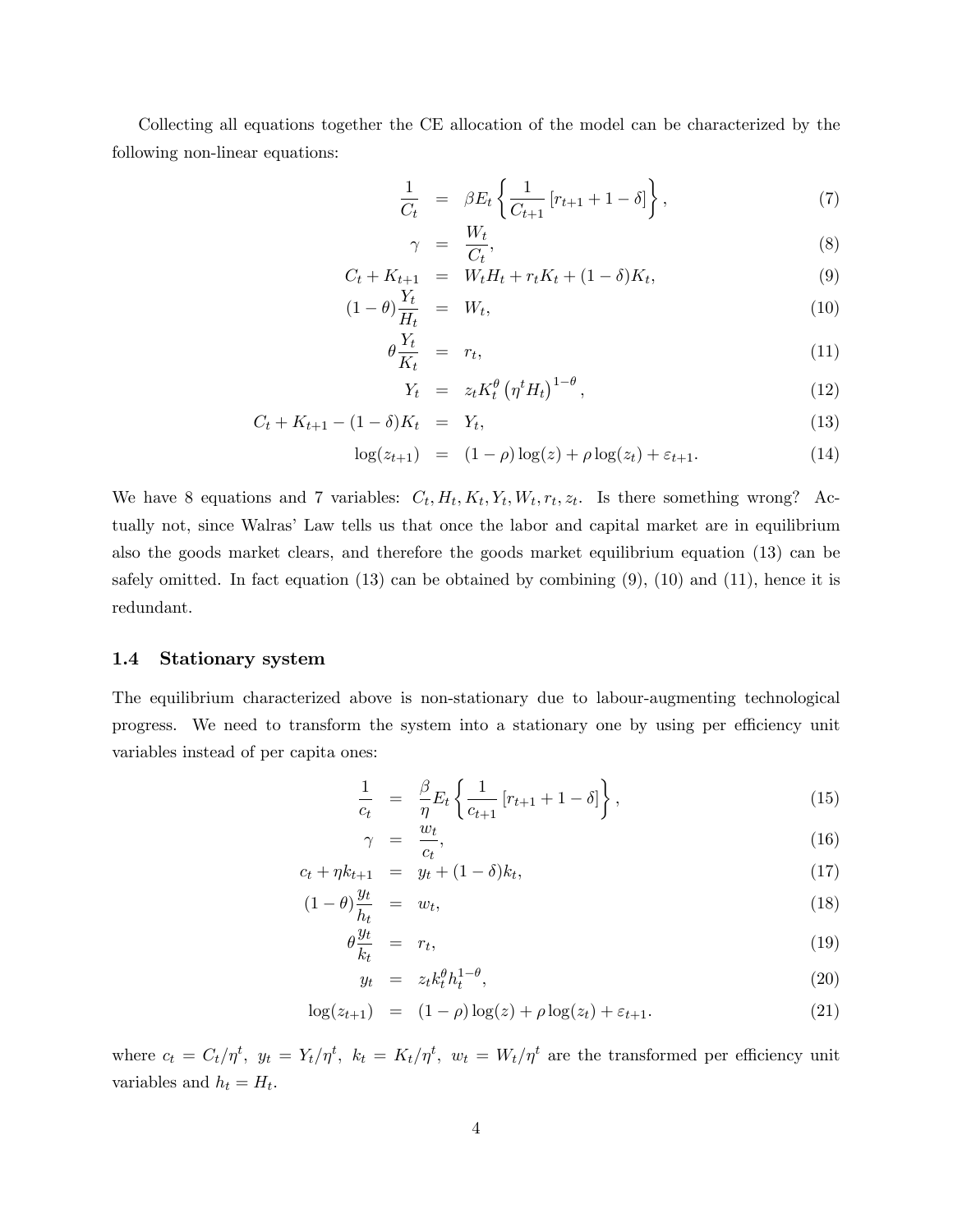## 1.5 Steady-state

In a stationary steady-state without any shocks the steady-state value of  $z_t$  is  $\overline{z}$ . The Euler equation gives

$$
r = \frac{1}{\tilde{\beta}} - 1 + \delta,
$$

where  $\tilde{\beta} = \frac{\beta}{\eta}$ . From (9) and (11) we can find k and c as functions of y:

$$
k = -\frac{\theta}{r}y
$$

$$
c = \left[1 + \frac{\theta}{r}(1 - \delta - \eta)\right]y
$$

Then the steady-state level of output is

$$
y = \left[ z \left( \frac{\theta}{r} \right)^{\theta} \right]^{\frac{1}{1-\theta}} h
$$

and

$$
w = \gamma c
$$

$$
h = \left(\frac{1-\theta}{\gamma}\right) \left[1 - \frac{\theta}{r} \left(\eta - 1 + \delta\right)\right]
$$

To simplify the notation, let  $\lambda \equiv \eta - 1 + \delta.$ 

# 1.6 Linearized system

A first-order Taylor expansion about the steady-state yields the following system of linear equations:

$$
E_t c_{t+1} - \beta r E_t r_{t+1} = c_t, \qquad (22)
$$

$$
0 = w_t - c_t, \tag{23}
$$

$$
\eta \frac{k}{y} k_{t+1} = y_t + (1 - \delta) \frac{k}{y} k_t - \frac{c}{y} c_t, \tag{24}
$$

$$
0 = y_t - k_t - r_t, \tag{25}
$$

$$
0 = y_t - h_t - w_t, \tag{26}
$$

$$
0 = -y_t + z_t + \theta k_t + (1 - \theta) h_t, \tag{27}
$$

$$
z_{t+1} = \rho z_t + \varepsilon_{t+1}.\tag{28}
$$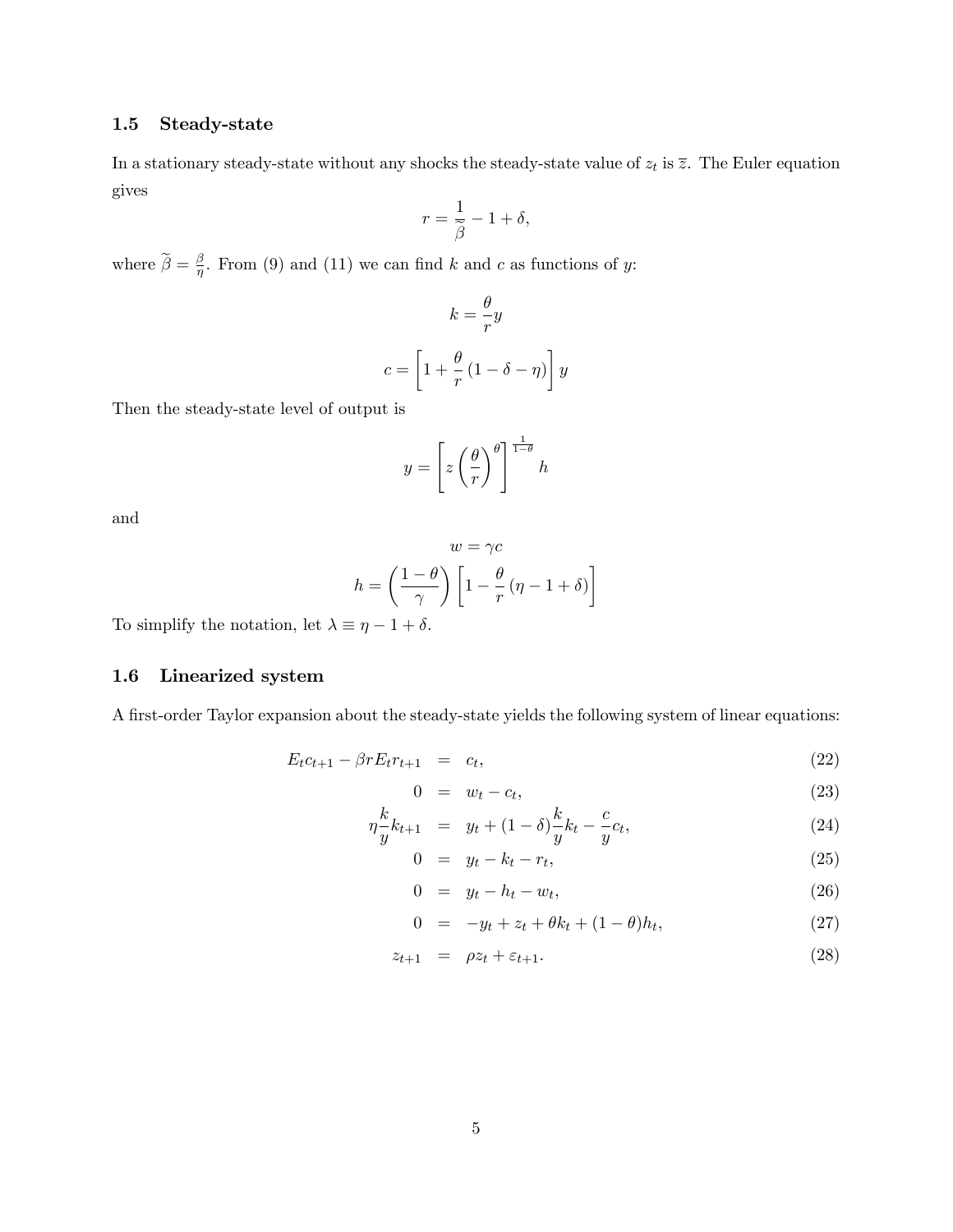#### 1.7 System in matrix form

Now we try to solve the model following the same procedure of handout 2. First we recast equations (22) to (28) in following matrix form:

$$
\mathbf{A}E_t \mathbf{s}_{t+1}^0 = \mathbf{B}\mathbf{s}_t^0 + \mathbf{C}z_t \tag{29}
$$

where  $\mathbf{s}_t^0 = [k_t, y_t, r_t, w_t, h_t, c_t]^T$  and the matrices **A**, **B** and **C** have dimension 6  $*$  6, 6  $*$  6 and  $6 * 1$  respectively. Then the subsequent step would be to premultiply both sides of (29) by  $A^{-1}$ , provided that **A** is non singular, and to apply the Jordan decomposition to  $D = A^{-1}B$  in order to diagonalize the system. In this case we have:

$$
\mathbf{A} = \begin{bmatrix} 0 & 0 & -\beta r & 0 & 0 & 1 \\ 0 & 0 & 0 & 0 & 0 & 0 \\ \eta \frac{k}{y} & 0 & 0 & 0 & 0 & 0 \\ 0 & 0 & 0 & 0 & 0 & 0 \\ 0 & 0 & 0 & 0 & 0 & 0 \\ 0 & 0 & 0 & 0 & 0 & 0 \end{bmatrix}
$$

$$
\mathbf{B} = \begin{bmatrix} 0 & 0 & 0 & 0 & 0 & 1 \\ 0 & 0 & 0 & 0 & 0 & 0 \\ (1-\delta)\frac{k}{y} & 1 & 0 & 0 & 0 & -\frac{c}{y} \\ -1 & 1 & -1 & 0 & 0 & 0 \\ 0 & 1 & 0 & -1 & -1 & 0 \\ \theta & -1 & 0 & 0 & 1-\theta & 0 \end{bmatrix} \quad \mathbf{C} = \begin{bmatrix} 0 \\ 0 \\ 0 \\ 0 \\ 0 \\ 1 \end{bmatrix}
$$

#### 1.8 Blanchard-Kahn under singularity problem

At this point a serious problem arises: in the baseline RBC model A is not invertible (it has  $det = 0$ . This is a general feature when you include "static variables" like  $y_t$  or  $h_t$  in your model. For the static equations (such as production function or FOC for labor), in fact, the  $t+1$  coefficients are all zero by construction. This implies that the matrix A is singular.

In the literature on solving linear RA models there are basically three ways to deal with such non-invertibility problem:

- Eliminate all static variables from the model so that you are left with two dynamic equations for  $c_t$  and  $k_t$  (plus the stochastic process for  $z_t$ )
- Rewrite the model the other way:

$$
\mathbf{AE}_{t}\left(\mathbf{x}_{t+1}\right)\mathbf{=Bx}_{t}
$$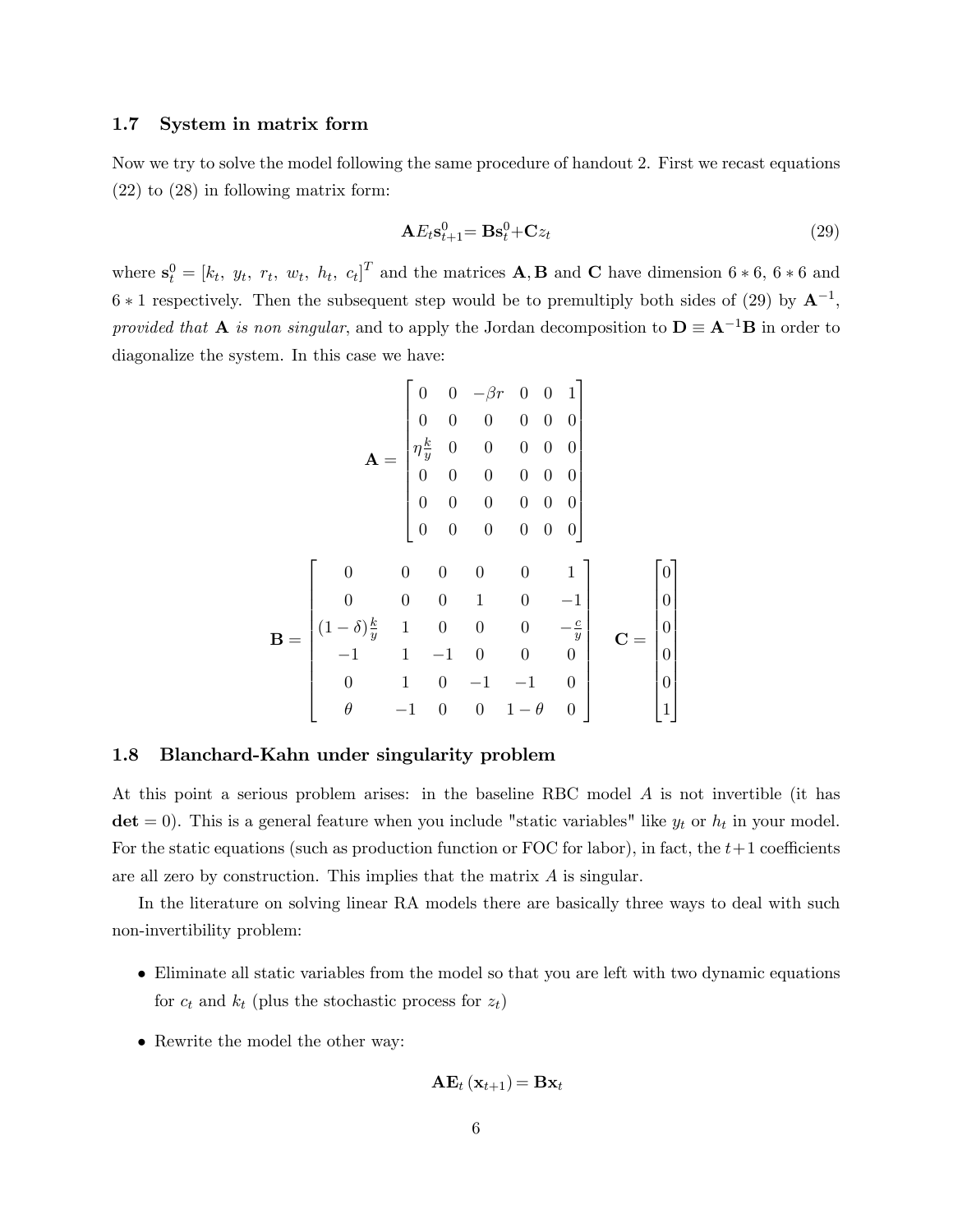Then, even if  $A$  is not invertible,  $B$  is generally invertible, so you can write

$$
\mathbf{x}_{t}{=}\,\mathbf{B}^{-1}\mathbf{A}\mathbf{E}_{t}\left(\mathbf{x}_{t+1}\right)
$$

and apply the eigenvalue-eigenvector decomposition to  $B^{-1}A$ .

Use the generalized Schur decomposition.

In the subsequent analysis I will follow the first approach, namely eliminating all static variables from the model. For the reader's convenience I report down the equilibrium equations of the model:

$$
E_t c_{t+1} - \beta r E_t r_{t+1} = c_t, \tag{30}
$$

$$
w_t = c_t, \tag{31}
$$

$$
\eta \frac{k}{y} k_{t+1} = y_t + (1 - \delta) \frac{k}{y} k_t - \frac{c}{y} c_t, \tag{32}
$$

$$
y_t - r_t = k_t, \tag{33}
$$

$$
y_t - w_t - h_t = 0,\t\t(34)
$$

$$
y_t + (\theta - 1)h_t = z_t + \theta k_t, \tag{35}
$$

$$
z_{t+1} = \rho z_t + \varepsilon_{t+1}.\tag{36}
$$

Let the matrix form be:

$$
\mathbf{A}\begin{bmatrix}k_{t+1} \\ \mathbf{f}_{t+1}\end{bmatrix} = \mathbf{B}\begin{bmatrix}k_t \\ \mathbf{f}_t\end{bmatrix} + \mathbf{C}z_t
$$

where  $\mathbf{f}_t = [y_t, r_t, w_t, h_t, c_t]^T$  is the vector of endogenous non-predetermined (or forward-looking, or control) variables,  $k_t$  is the only endogenous predetermined (or state) variable and  $z_t$  is the exogenous state variable. Clearly  $A$  is not invertible. I do the following steps:

- 1. Divide the variables into a vector of dynamic variables (i.e. indexed by t and  $t+1$ ) and static variables (i.e. indexed only by  $t$ )
- 2. Substitute out the static variables

Let the vector of dynamic variables be  $s_t^0 = [k_t, c_t]^T$  and the vector of static variables be  $\mathbf{f}_t^0 = [y_t, r_t, w_t, h_t]^T$ . The dynamic equations are

$$
E_t c_{t+1} - \beta r E_t r_{t+1} = c_t
$$

$$
\eta \frac{k}{y} k_{t+1} = y_t + (1 - \delta) \frac{k}{y} k_t - \frac{c}{y} c_t
$$

We can collect them in

$$
\mathbf{D} E_t \mathbf{s}_{t+1}^0\text{+}\mathbf{F} E_t \mathbf{f}_{t+1}^0\text{=}\mathbf{G} \mathbf{s}_t^0\text{+}\mathbf{H} \mathbf{f}_t^0
$$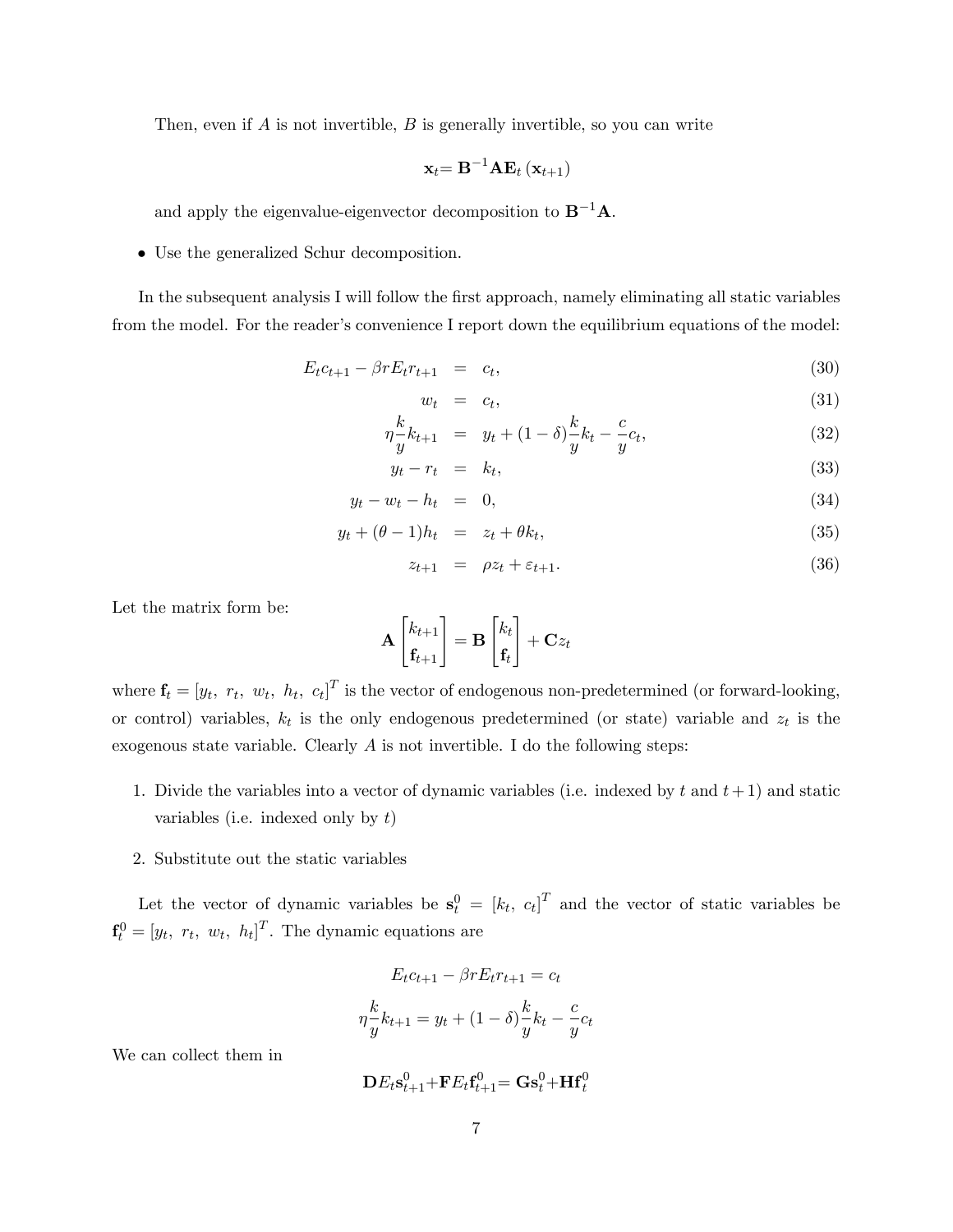hence

and

$$
\mathbf{D} = \begin{bmatrix} 0 & 1 \\ \eta \frac{k}{y} & 0 \end{bmatrix} \quad \mathbf{F} = \begin{bmatrix} 0 & -\beta r & 0 & 0 \\ 0 & 0 & 0 & 0 \end{bmatrix} \quad \mathbf{G} = \begin{bmatrix} 0 & 1 \\ (1 - \delta) \frac{k}{y} & -\frac{c}{y} \end{bmatrix}
$$

$$
\mathbf{H} = \begin{bmatrix} 0 & 0 & 0 & 0 \\ 1 & 0 & 0 & 0 \end{bmatrix}.
$$

The static variables are instead:

$$
w_t = c_t, \t\t(37)
$$

$$
y_t - r_t = k_t, \tag{38}
$$

$$
y_t - w_t - h_t = 0,\t\t(39)
$$

$$
y_t + (\theta - 1)h_t = z_t + \theta k_t, \tag{40}
$$

which can be written as:

$$
\mathbf{A}\mathbf{f}_t^0\mathbf{=}\mathbf{B}\mathbf{s}_t^0\mathbf{+}\mathbf{C}z_t
$$

where

$$
\mathbf{A} = \begin{bmatrix} 0 & 0 & 1 & 0 \\ 1 & -1 & 0 & 0 \\ 1 & 0 & -1 & -1 \\ 1 & 0 & 0 & \theta - 1 \end{bmatrix} \quad \mathbf{B} = \begin{bmatrix} 0 & 1 \\ 1 & 0 \\ 0 & 0 \\ \theta & 0 \end{bmatrix} \quad \mathbf{C} = \begin{bmatrix} 0 \\ 0 \\ 0 \\ 1 \end{bmatrix}
$$

Hence the matrix form of the RBC model (step 1) is:

$$
\mathbf{D}E_t \mathbf{s}_{t+1}^0 + \mathbf{F}E_t \mathbf{f}_{t+1}^0 = \mathbf{G} \mathbf{s}_t^0 + \mathbf{H} \mathbf{f}_t^0, \tag{41}
$$

$$
\mathbf{A} \mathbf{f}_t^0 = \mathbf{B} \mathbf{s}_t^0 + \mathbf{C} z_t, \tag{42}
$$

$$
z_{t+1} = \rho z_t + \varepsilon_{t+1}.\tag{43}
$$

To implement step 2 delined above, we have now to get rid of the static equations. Premultiplying both sides of (42) by  $A^{-1}$  yields:

$$
\mathbf{f}_t^0 = \mathbf{A}^{-1} \mathbf{B} \mathbf{s}_t^0 + \mathbf{A}^{-1} \mathbf{C} z_t \tag{44}
$$

Plugging (44) into (41) delivers:

$$
\mathbf{D}E_t\mathbf{s}_{t+1}^0+\mathbf{F}\left[\mathbf{A}^{-1}\mathbf{B}E_t\mathbf{s}_{t+1}^0+\mathbf{A}^{-1}\mathbf{C}E_tz_{t+1}\right]=\mathbf{G}\mathbf{s}_t^0+\mathbf{H}\left[\mathbf{A}^{-1}\mathbf{B}\mathbf{s}_t^0+\mathbf{A}^{-1}\mathbf{C}z_t\right]
$$

Using the property  $E_t z_{t+1} = \rho z_t$  and rearranging gives:

$$
E_t \mathbf{s}_{t+1}^0 = \mathbf{K} \mathbf{s}_t^0 + \mathbf{L} z_t \tag{45}
$$

where  $\mathbf{K} = (\mathbf{D} + \mathbf{F} \mathbf{A}^{-1} \mathbf{B})^{-1} (\mathbf{G} + \mathbf{H} \mathbf{A}^{-1} \mathbf{B})$  and  $\mathbf{L} = (\mathbf{D} + \mathbf{F} \mathbf{A}^{-1} \mathbf{B})^{-1} (\mathbf{H} \mathbf{A}^{-1} \mathbf{C} - \mathbf{F} \mathbf{A}^{-1} \mathbf{C} \rho).$  Note that (45) is made only of dynamic variables and dynamic equations.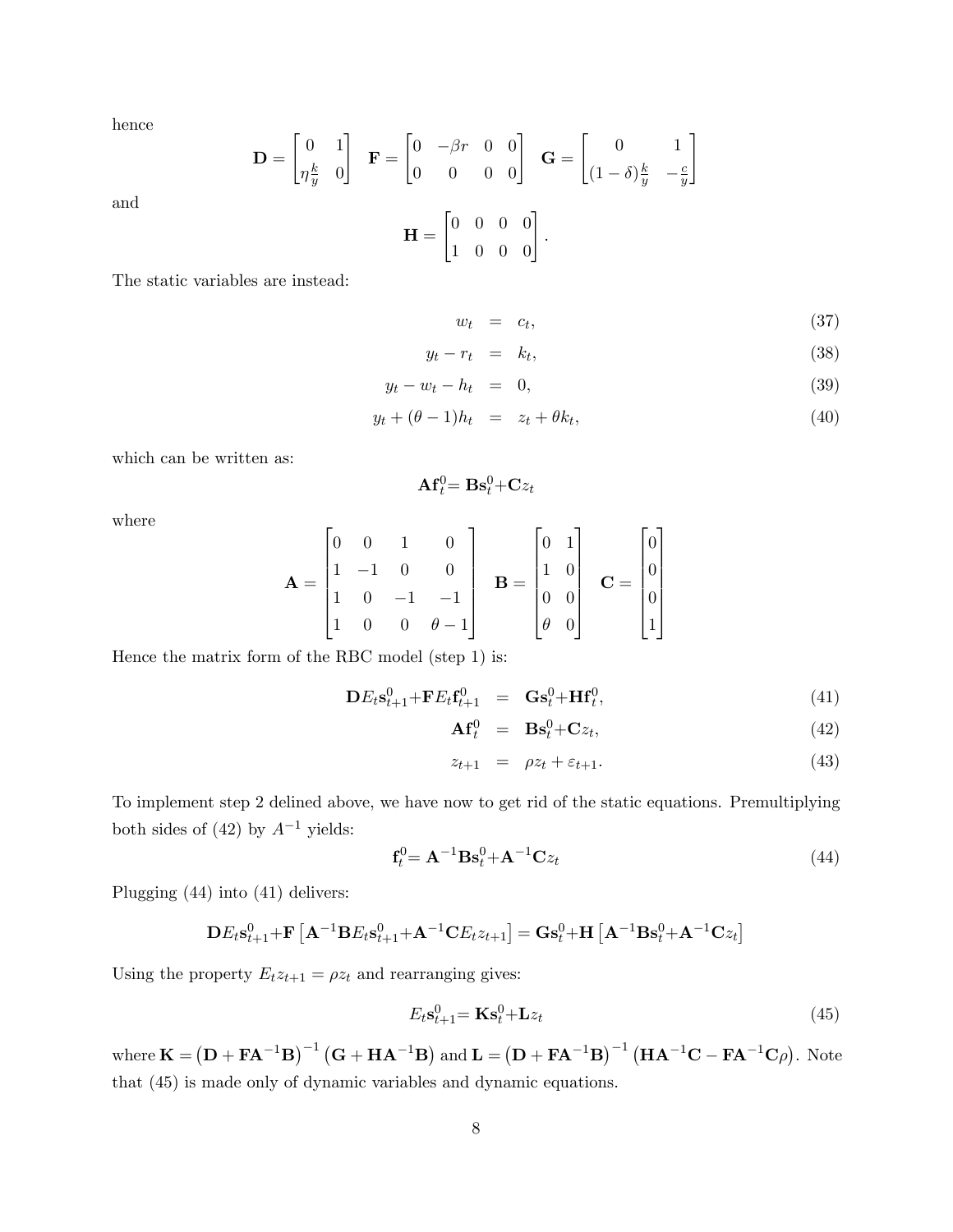### 1.9 Parameter values

The following parameter values are used:

 $\beta = 0.99$  $\gamma = 0.0045$  $\eta = 1.0039$  $\theta = 0.2342$  $z = 6.0952$  $\delta = 0.025$  $\rho = 0.9983$  $\sigma_e^2$  = 0.00025

It implies that system (45) is:

$$
E_t \begin{bmatrix} k_{t+1} \\ c_{t+1} \end{bmatrix} = \begin{bmatrix} 1.1373 & -0.6802 \\ 0 & 0.8882 \end{bmatrix} \begin{bmatrix} k_t \\ c_t \end{bmatrix} + \begin{bmatrix} 0.7090 \\ 0.1458 \end{bmatrix} z_t
$$

You can check this by running the code handout\_class3.m (see my webpage). Note that (45) and (43) can be written together as:

$$
\mathbf{E}_t \mathbf{x}_{t+1} = \mathbf{V} \mathbf{x}_t \tag{46}
$$

where

$$
\mathbf{x}_t = \begin{bmatrix} \mathbf{s}_t^0 \\ z_t \end{bmatrix} = \begin{bmatrix} k_t & c_t & z_t \end{bmatrix}^T, \quad \mathbf{V} = \begin{bmatrix} \mathbf{K} & \mathbf{L} \\ 0 & \rho \end{bmatrix}
$$

or, using the parameter values given above,

$$
E_t \begin{bmatrix} k_{t+1} \\ c_{t+1} \\ z_{t+1} \end{bmatrix} = \begin{bmatrix} 1.1373 & -0.6802 & 0.7090 \\ 0 & 0.8882 & 0.1458 \\ 0 & 0 & 0.9983 \end{bmatrix} \begin{bmatrix} k_t \\ c_t \\ z_t \end{bmatrix}
$$

The Jordan decomposition  $V = M\Lambda M^{-1}$  gives the following representation of the system:

$$
\mathbf{M}^{-1}\mathbf{E}_t\mathbf{x}_{t+1} = \mathbf{\Lambda}\mathbf{M}^{-1}\mathbf{x}_t
$$

Let  $M_{ij}$  denote the  $(i, j)$  element of matrix  $\mathbf{M}^{-1}$ . Letting furthermore  $\widetilde{x}_t = \mathbf{M}^{-1}\mathbf{x}_t$  we have the decoupled system:

$$
\mathbf{E}_t \widetilde{x}_{t+1} = \mathbf{\Lambda} \widetilde{x}_t
$$

which can also be written as

$$
E_t \widetilde{x}_{i,t+1} = \lambda_i \widetilde{x}_{i,t}, \ \forall i = 1,2,3
$$